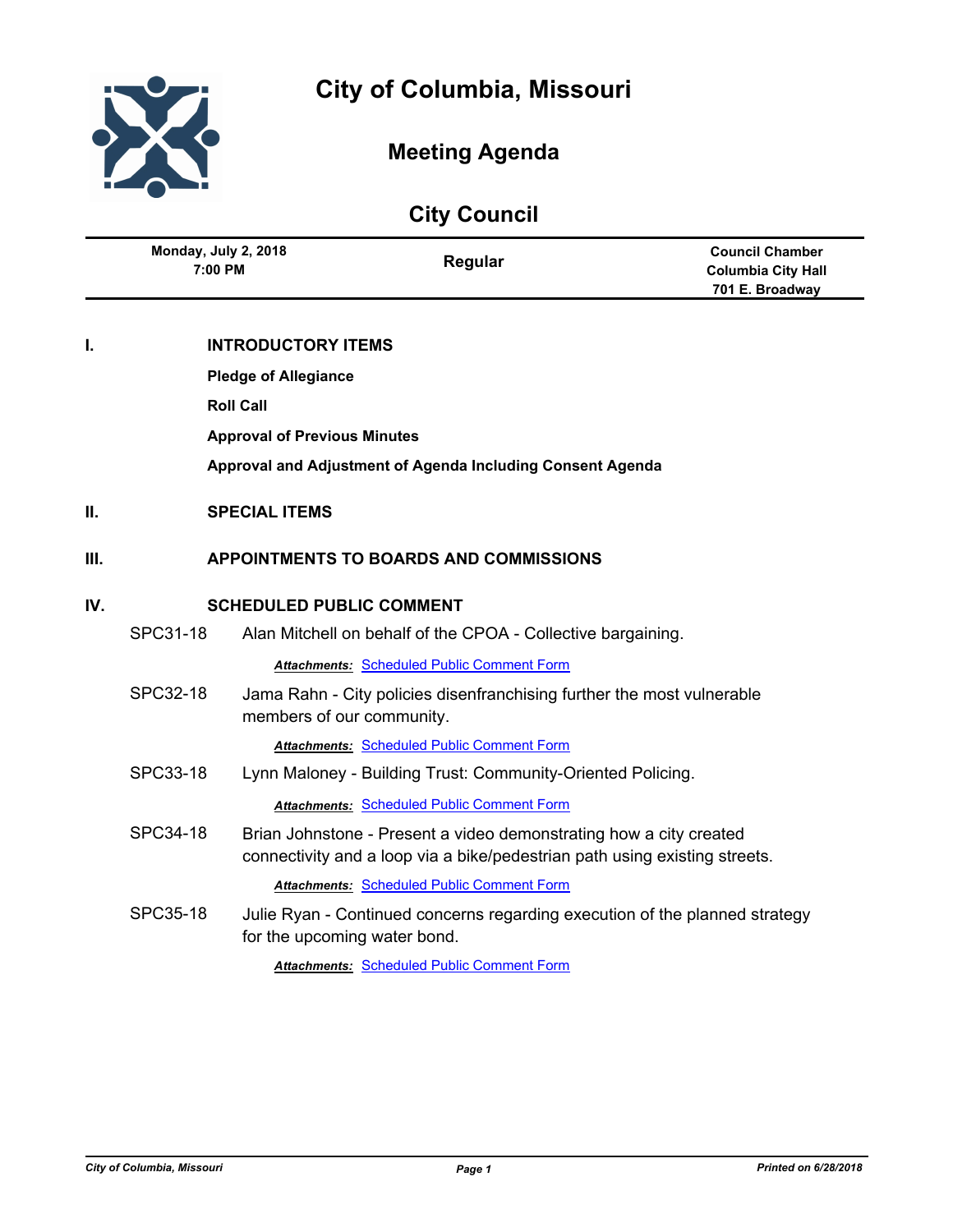## **V. PUBLIC HEARINGS**

PH21-18 Proposed construction of the Portland Street and Lansing Street water main replacement project.

[See B145-18/Mayor Memo] *Recommended Action:*

**Attachments: [Council Memo](http://gocolumbiamo.legistar.com/gateway.aspx?M=F&ID=fd073419-8ccf-4404-94e3-6d548e3f055e.docx)** 

[Exhibit A](http://gocolumbiamo.legistar.com/gateway.aspx?M=F&ID=204f2c6f-5b79-4fde-8bd5-f790a78fa240.pdf)

[Exhibit B](http://gocolumbiamo.legistar.com/gateway.aspx?M=F&ID=4131db17-7e9c-46e6-abca-a44655115f24.pdf)

B145-18 Authorizing construction of the Portland Street and Lansing Street water main replacement project; authorizing the project to be bid by The Curators of the University of Missouri per the terms of a cost-share agreement.

**Recommended Action:** [2nd Read & Vote/Mayor Memo]

**Attachments: [Council Memo](http://gocolumbiamo.legistar.com/gateway.aspx?M=F&ID=c52b1fa7-f1e5-4529-a544-e3639aadb9e0.docx)** [Exhibit A](http://gocolumbiamo.legistar.com/gateway.aspx?M=F&ID=3a9c322d-9ae9-4fb9-8171-049ba617ec21.pdf) [Exhibit B](http://gocolumbiamo.legistar.com/gateway.aspx?M=F&ID=260574ea-cfae-4009-aca1-a2489dfee8b7.pdf) **[Ordinance](http://gocolumbiamo.legistar.com/gateway.aspx?M=F&ID=a6752a4b-020c-4d55-8d4b-b262f417f013.doc)** 

- B146-18 Authorizing a water main cost-share agreement with The Curators of the University of Missouri relating to a joint construction project to replace water mains along Portland Street and Lansing Street, adjacent to the Women's and Children's Hospital.
	- [2nd Read & Vote/Mayor Memo] *Recommended Action:*

**Attachments: [Council Memo](http://gocolumbiamo.legistar.com/gateway.aspx?M=F&ID=8fe3803c-7250-4d49-a2b6-5c9c04ed3be4.docx)** 

**[Ordinance](http://gocolumbiamo.legistar.com/gateway.aspx?M=F&ID=fb301e99-a25a-47d0-83bb-89c99b41a7b8.doc)** 

**[Attachment A to Ordinance](http://gocolumbiamo.legistar.com/gateway.aspx?M=F&ID=5f921d91-4cfe-40ce-a714-00aaeb8b2191.pdf)** 

PH22-18 Voluntary annexation of property located south of St. Charles Road and east of Dorado Drive (Case No. 18-105).

Recommended Action: [See B152-18 under Intro & 1st Read/Mayor Memo]

**Attachments: [Council Memo](http://gocolumbiamo.legistar.com/gateway.aspx?M=F&ID=c98d8204-ad04-4aef-a4ef-9f0e48381fa1.docx)** 

[Locator Maps](http://gocolumbiamo.legistar.com/gateway.aspx?M=F&ID=e55a2b52-e78e-492c-8a0a-c004b43e422f.pdf)

PH23-18 Consideration of the FY 2019 Capital Improvement Project Plan (CIP) for the City of Columbia, Missouri.

Recommended Action: [No Action Required/Mayor Memo]

**Attachments: [Council Memo](http://gocolumbiamo.legistar.com/gateway.aspx?M=F&ID=92dbc745-2e60-49ed-82d9-03d2af716d6a.docx)** 

[Proposed Projects to be Funded in FY 2019](http://gocolumbiamo.legistar.com/gateway.aspx?M=F&ID=04cae153-4f1b-40b8-aa99-64b97086e5b6.pdf)

[PZC Memo on CIP](http://gocolumbiamo.legistar.com/gateway.aspx?M=F&ID=fed6a488-6959-48d3-9b31-ff6a57a3bbe0.pdf)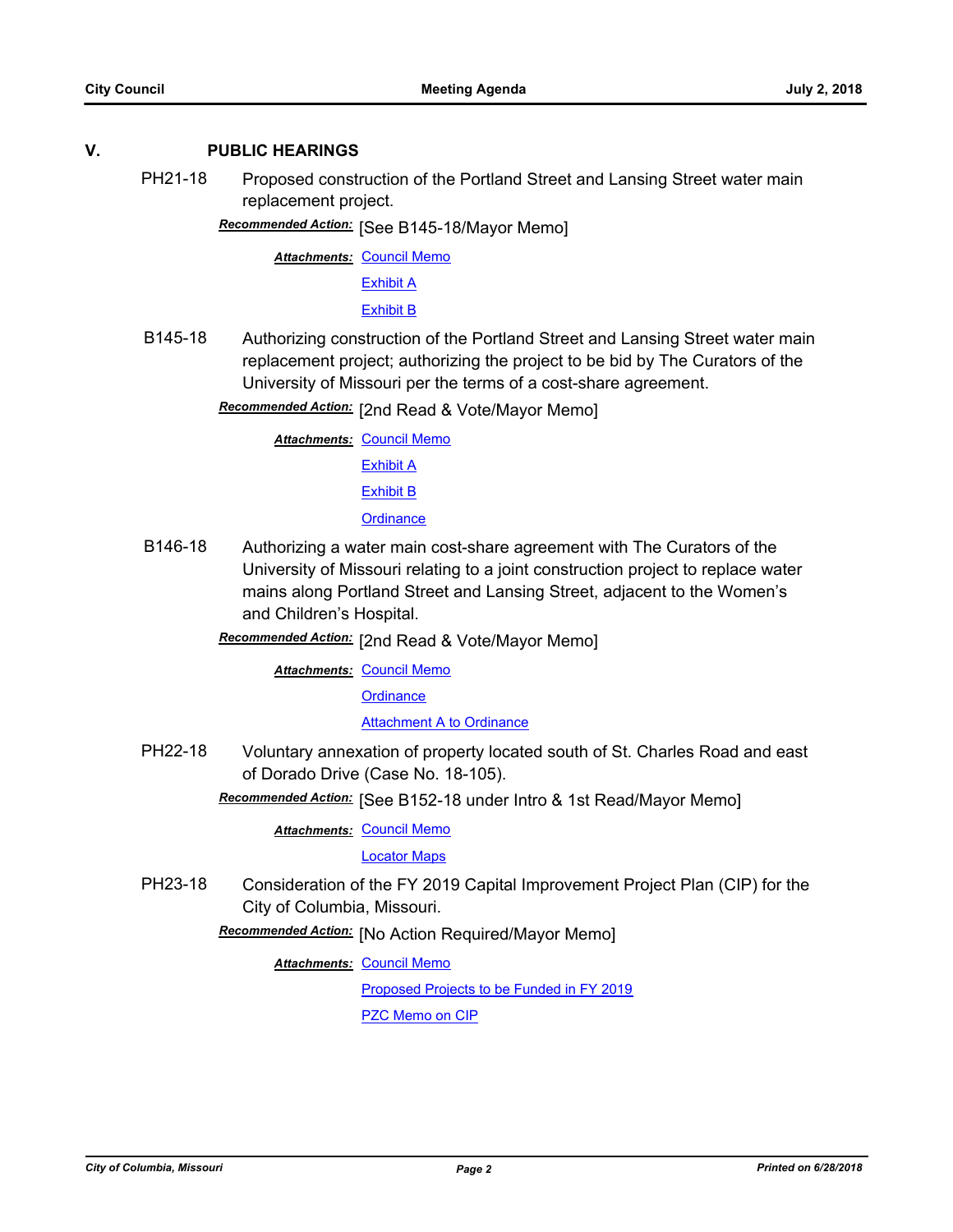### **VI. OLD BUSINESS**

B147-18 Authorizing an agreement for professional engineering services with TPR Enterprises, LLC, a/k/a EcoEngineers, for a feasibility study analyzing the potential for the City to upgrade its landfill gas to produce renewable natural gas to be sold as transportation fuel.

Recommended Action: [2nd Read & Vote/Mayor Memo]

**Attachments: [Council Memo](http://gocolumbiamo.legistar.com/gateway.aspx?M=F&ID=3ee29c38-a4f7-4e29-aa28-88e2d86cae03.docx) [Ordinance](http://gocolumbiamo.legistar.com/gateway.aspx?M=F&ID=bab8c747-8116-41db-9c11-8696d2f3764d.doc)** 

[Exhibit A to Ordinance](http://gocolumbiamo.legistar.com/gateway.aspx?M=F&ID=31453690-8a81-429a-bb3b-fd6c693a5512.pdf)

## **VII. CONSENT AGENDA**

B141-18 Granting the issuance of a conditional use permit to Missouri Property Associates II, LLC to allow the establishment of a hair salon (barber and beauty shop) on property located at 607 Jackson Street in an M-OF (Mixed-Use Office) zoning district (Case No. 18-107).

## Recommended Action: [2nd Read & Vote/Mayor Memo]

**Attachments: [Council Memo](http://gocolumbiamo.legistar.com/gateway.aspx?M=F&ID=0660c5a9-62db-4757-91bf-21e7ab3b0903.docx)** [Staff Report to Planning and Zoning Commission](http://gocolumbiamo.legistar.com/gateway.aspx?M=F&ID=178bcac4-e0fb-44f0-b7cc-ecf3a6ca5a1e.docx) [Locator Maps](http://gocolumbiamo.legistar.com/gateway.aspx?M=F&ID=9ae7c54b-45ff-4d7c-afa8-adf651761374.pdf) [Excerpts from Minutes](http://gocolumbiamo.legistar.com/gateway.aspx?M=F&ID=239fa19d-152e-486a-95b8-0bbbae44f30a.docx) **[Ordinance](http://gocolumbiamo.legistar.com/gateway.aspx?M=F&ID=8abf0e8e-cd3f-40c7-b870-21510223a7c2.doc)** 

B142-18 Approving the Final Plat of Willow Falls, Plat No. 3 located on the east side of Creasy Springs Road and south of Sunnyridge Lane; authorizing a performance contract (Case No. 18-60).

## Recommended Action: [2nd Read & Vote/Mayor Memo]

**Attachments: [Council Memo](http://gocolumbiamo.legistar.com/gateway.aspx?M=F&ID=856a947e-11af-4617-ade9-e3b884711bd3.docx)** 

[Locator Maps](http://gocolumbiamo.legistar.com/gateway.aspx?M=F&ID=8c730631-5365-4107-b6df-4665437c3616.pdf)

[Final Plat](http://gocolumbiamo.legistar.com/gateway.aspx?M=F&ID=ef766187-69f9-4348-924c-bc1407286e6d.pdf)

[Vanderveen Crossing Plat 9 Preliminary Plat](http://gocolumbiamo.legistar.com/gateway.aspx?M=F&ID=ca120a8a-3941-4b54-bcb3-2c0804c5f584.pdf)

[Ordinance No. 023357](http://gocolumbiamo.legistar.com/gateway.aspx?M=F&ID=838a7dc8-1a8f-4996-8b51-fd2f4a5d0f6d.pdf)

[Exhibit A to Ordinance No. 023357-Developer Agreement](http://gocolumbiamo.legistar.com/gateway.aspx?M=F&ID=9305d148-fd54-458e-a296-54f6bb3fafb1.pdf)

**[Ordinance](http://gocolumbiamo.legistar.com/gateway.aspx?M=F&ID=f899d812-7ae3-45a8-9640-9d288c377227.doc)** 

[Exhibit A to Ordinance](http://gocolumbiamo.legistar.com/gateway.aspx?M=F&ID=e9058e38-fe7b-45d6-b202-5fc92860fbb8.pdf)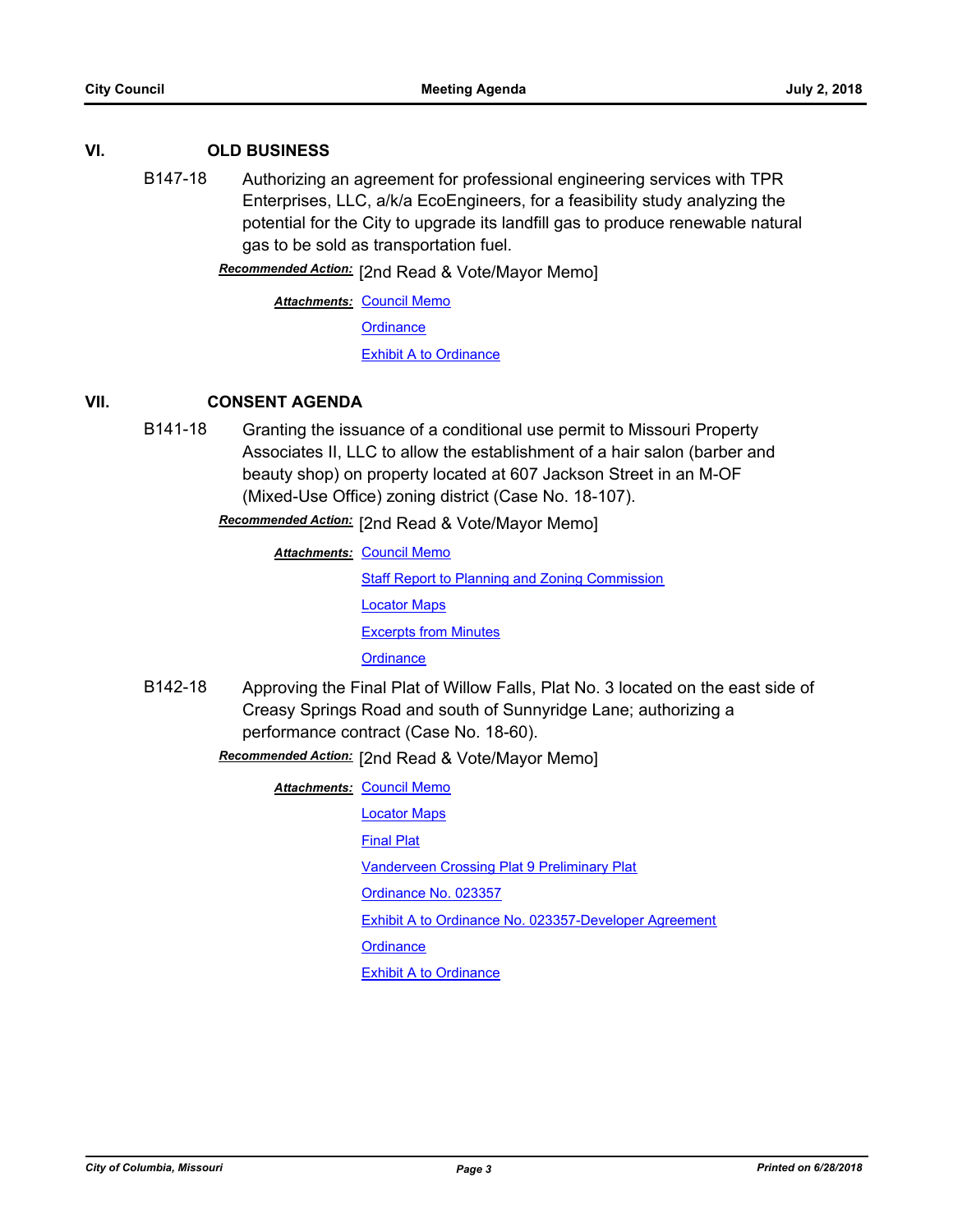B143-18 Approving the Minor Plat of Old Hawthorne Plat No. 5-A, a Replat of Lots 510 to 512 of Old Hawthorne Plat No. 5, located at the east terminus of Crooked Switch Court and approximately 1,000 feet east of Cutters Corner Lane (6504, 6506 and 6507 Crooked Switch Court); authorizing a performance contract (Case No. 18-97).

[2nd Read & Vote/Mayor Memo] *Recommended Action:*

**Attachments: [Council Memo](http://gocolumbiamo.legistar.com/gateway.aspx?M=F&ID=d6c92989-fac4-4a3c-b5e0-b3b402b7a209.docx)** [Locator Maps](http://gocolumbiamo.legistar.com/gateway.aspx?M=F&ID=b608b88a-0e5f-4076-bc08-68df7ca6f692.pdf) [Final Plat](http://gocolumbiamo.legistar.com/gateway.aspx?M=F&ID=6c2dd907-1c10-4da7-8219-973c19cb83e5.pdf) [Old Hawthorne Plat No. 5 - Previously Approved](http://gocolumbiamo.legistar.com/gateway.aspx?M=F&ID=9772226d-ecdf-45a0-994c-21a96b158f2f.pdf) **[Ordinance](http://gocolumbiamo.legistar.com/gateway.aspx?M=F&ID=9fd421a4-8333-4c5b-a73a-d3f5ecc58445.doc)** [Exhibit A to Ordinance](http://gocolumbiamo.legistar.com/gateway.aspx?M=F&ID=f59277e0-f00b-4ddd-98eb-311a41deee80.pdf)

B144-18 Approving the Final Minor Plat of McGary Subdivision Plat 3 located on the north side of St. Charles Road and west of Tower Drive (4217, 4301 and 4305 St. Charles Road); authorizing performance contracts; granting a design adjustment relating to the minimum stem width to a tier lot (Case No. 18-102).

Recommended Action: [2nd Read & Vote/Mayor Memo]

**Attachments: [Council Memo](http://gocolumbiamo.legistar.com/gateway.aspx?M=F&ID=f89ce486-b1bd-4c73-853c-180acc4e39ea.docx)** [Staff Report to the Planning and Zoning Commission](http://gocolumbiamo.legistar.com/gateway.aspx?M=F&ID=de413cc2-e1aa-4342-bea3-bcd651599d79.docx) [Locator Maps](http://gocolumbiamo.legistar.com/gateway.aspx?M=F&ID=9e9ab88e-737d-4435-b2ce-f85f83a34f63.pdf) [Final Plat](http://gocolumbiamo.legistar.com/gateway.aspx?M=F&ID=ab87e33b-d44d-4d1c-84aa-60723bd79169.pdf) [Attachment to PZC Report-Design Adjustment Request](http://gocolumbiamo.legistar.com/gateway.aspx?M=F&ID=284e2137-5b2e-4e96-ac68-1dc994a68adc.pdf) [Excerpts from Minutes](http://gocolumbiamo.legistar.com/gateway.aspx?M=F&ID=5a45d374-4818-403e-8894-d23b1b49a261.docx) **[Ordinance](http://gocolumbiamo.legistar.com/gateway.aspx?M=F&ID=9faadbf6-2169-4140-9b9a-8d1aa4de20fd.doc)** [Exhibit A to Ordinance](http://gocolumbiamo.legistar.com/gateway.aspx?M=F&ID=9c8fd1fe-abe9-405a-8765-b60585711e76.pdf) [Exhibit B to Ordinance](http://gocolumbiamo.legistar.com/gateway.aspx?M=F&ID=f60a0b6e-dca3-4b93-8f20-56790b911531.pdf)

B148-18 Authorizing a license agreement and memorandum of license agreement with Cellco Partnership, d/b/a Verizon Wireless, for the installation of fiber optic cable adjacent to Parkside Drive in Columbia Cosmopolitan Recreation Area; appropriating funds.

Recommended Action: [2nd Read & Vote/Mayor Memo]

**Attachments: [Council Memo](http://gocolumbiamo.legistar.com/gateway.aspx?M=F&ID=c8365b17-896d-4188-bdf4-5faf1559837a.docx) [Map](http://gocolumbiamo.legistar.com/gateway.aspx?M=F&ID=c49a633b-2cd1-42f6-8116-52b969910d91.pdf) [Ordinance](http://gocolumbiamo.legistar.com/gateway.aspx?M=F&ID=008b5801-72f1-4434-aa99-95b40481ffab.doc)** [Attachment A to Ordinance](http://gocolumbiamo.legistar.com/gateway.aspx?M=F&ID=f159f9f0-36b5-417e-94f9-601cddbbf816.pdf)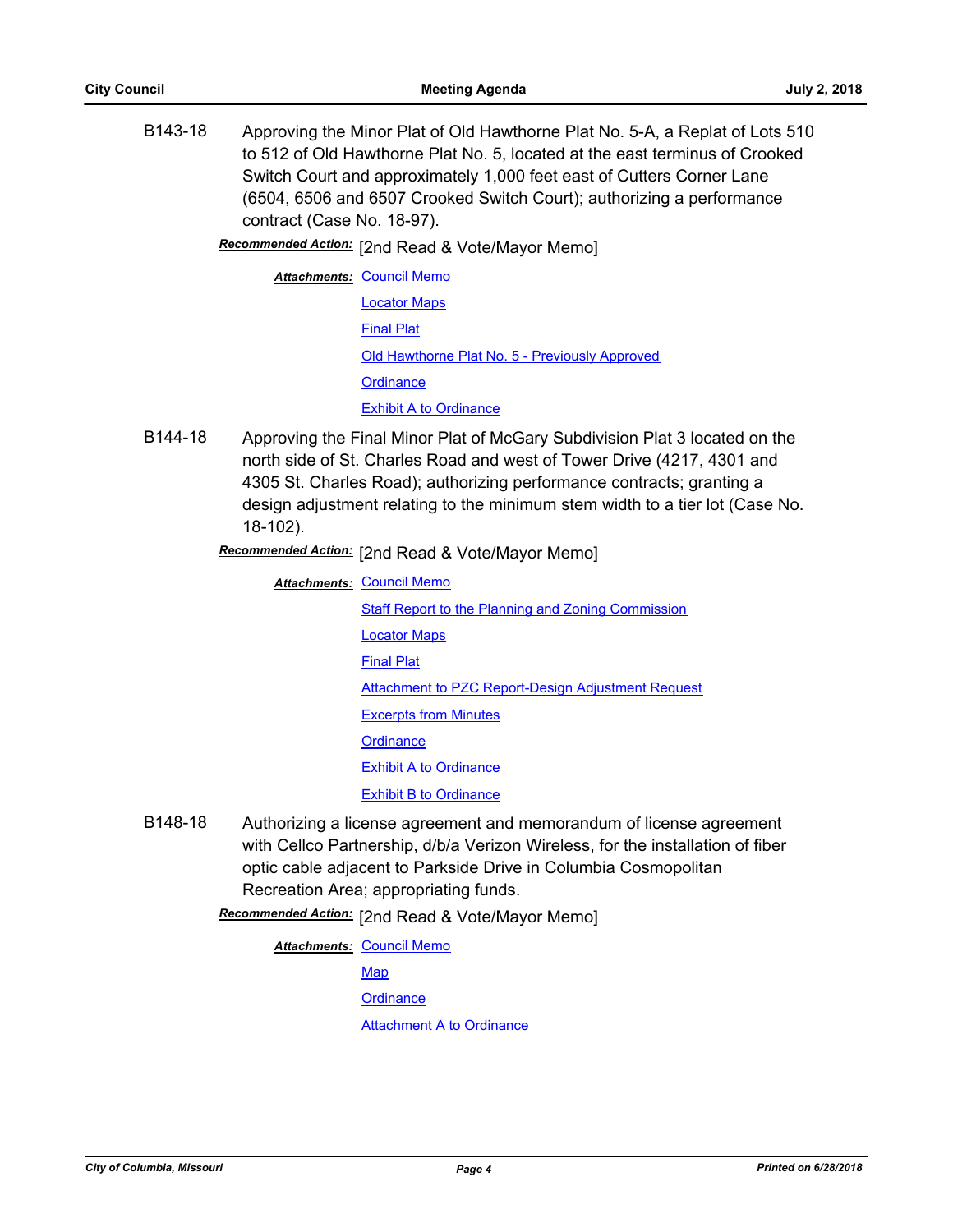B149-18 Appropriating funds received from donations and miscellaneous revenue to the Parks and Recreation Department.

[2nd Read & Vote/Mayor Memo] *Recommended Action:*

**Attachments: [Council Memo](http://gocolumbiamo.legistar.com/gateway.aspx?M=F&ID=20bd5b89-e463-4c35-ba88-abca0d904054.docx)** 

**[Ordinance](http://gocolumbiamo.legistar.com/gateway.aspx?M=F&ID=e5e0d390-bde8-448d-acc6-051e03e97fee.doc)** 

B150-18 Appropriating funds for the purchase of disaster recovery software licenses.

Recommended Action: [2nd Read & Vote/Mayor Memo]

**Attachments: [Council Memo](http://gocolumbiamo.legistar.com/gateway.aspx?M=F&ID=ea8e1abd-58f2-43fc-b5f8-69e26cafe579.docx)** 

**[Ordinance](http://gocolumbiamo.legistar.com/gateway.aspx?M=F&ID=1af04b0e-bcbd-4d19-9ba9-651a88699bfe.doc)** 

- R93-18 Setting a public hearing: proposed installation of traffic calming devices on Sexton Road between Business Loop 70 and Providence Road.
	- **Recommended Action:** [Read & Vote/Mayor Memo]

**Attachments: [Council Memo](http://gocolumbiamo.legistar.com/gateway.aspx?M=F&ID=4afd305a-7e84-4adc-8313-b52041b3a650.docx)** 

[Location Map](http://gocolumbiamo.legistar.com/gateway.aspx?M=F&ID=f6b3fd80-e566-43b7-8839-18439d3215f7.pdf)

**[Speed and Volume Data on Sexton Road](http://gocolumbiamo.legistar.com/gateway.aspx?M=F&ID=2479027c-f05b-47e4-9a09-f94d12d40118.pdf)** 

[Sign-in Sheet from 11-30-17 IP Meeting](http://gocolumbiamo.legistar.com/gateway.aspx?M=F&ID=f90c85a7-ca1b-43f4-af9e-146c35c05c6f.pdf)

[Comments from 11-30-17 IP Meeting](http://gocolumbiamo.legistar.com/gateway.aspx?M=F&ID=e7c5e0e7-84ba-48f7-b12c-568a9bb363ee.pdf)

[Sign-in Sheet from 3-15-18 IP Meeting](http://gocolumbiamo.legistar.com/gateway.aspx?M=F&ID=8e0113c9-83c7-4b03-8252-5c53c12f0c09.pdf)

[Derby Ridge Drive Speed Study Post Calming](http://gocolumbiamo.legistar.com/gateway.aspx?M=F&ID=d6aae719-394b-4b0d-9a92-f8e1c678fc6f.pdf)

[Rice Road Speed Study Post Calming](http://gocolumbiamo.legistar.com/gateway.aspx?M=F&ID=2a24394d-de8a-4ee1-9c6d-f4e55d8e94c3.pdf)

[Kelsey Drive Speed Study Post Calming](http://gocolumbiamo.legistar.com/gateway.aspx?M=F&ID=c275729c-2f7b-457e-b4ea-aa5cd4834cfd.pdf)

[Stewart Road Speed Study Post Calming 2018](http://gocolumbiamo.legistar.com/gateway.aspx?M=F&ID=6d19d446-f9da-4274-a75a-b72fb5a2d2f3.pdf)

**[Resolution](http://gocolumbiamo.legistar.com/gateway.aspx?M=F&ID=7ac34cd5-803d-4942-9c04-376665595d1f.doc)** 

R94-18 Transferring funds from FY 2016 General Fund savings allocated to the City Manager's Office to the Parks and Recreation Department's Community Recreation Program to supplement funds dedicated to neighborhood park fun days held in three strategic priority neighborhoods.

**Recommended Action:** [Read & Vote/Mayor Memo]

**Attachments: [Council Memo](http://gocolumbiamo.legistar.com/gateway.aspx?M=F&ID=0cdf7811-ef80-4220-a6bf-857f68a7e9bc.docx)** 

**[Resolution](http://gocolumbiamo.legistar.com/gateway.aspx?M=F&ID=ebedc71b-00ac-47e5-936e-c80f539c5c71.doc)** 

R95-18 Authorizing various Adopt A Spot agreements.

**Recommended Action:** [Read & Vote/Mayor Memo]

**Attachments: [Council Memo](http://gocolumbiamo.legistar.com/gateway.aspx?M=F&ID=330c02f5-924d-4067-ad8b-bb7f3bdf46f2.docx)** 

[Adopt A Spot Agreements](http://gocolumbiamo.legistar.com/gateway.aspx?M=F&ID=241283d7-e5e6-43dc-96c8-9d715dbb3405.pdf)

**[Resolution](http://gocolumbiamo.legistar.com/gateway.aspx?M=F&ID=d6c271b1-3291-42d8-99d2-5e9a340a4fa9.doc)**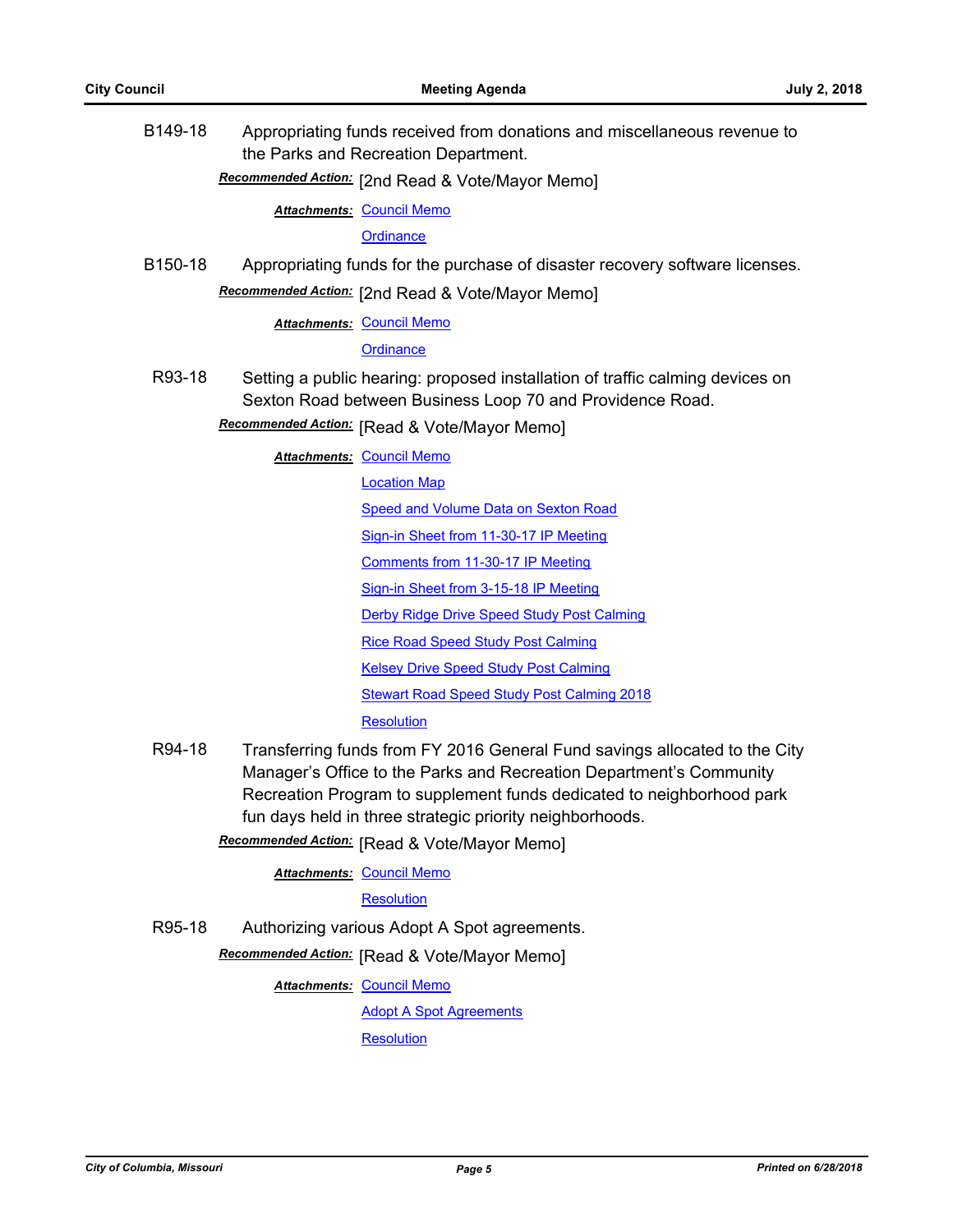R96-18 Authorizing grant agreements with Taxi Terry's, LLC for the purchase of wheelchair accessible vehicles pursuant to the City's Wheelchair Accessible Vehicle (WAV) Taxi Project.

**Recommended Action:** [Read & Vote/Mayor Memo]

**Attachments: [Council Memo](http://gocolumbiamo.legistar.com/gateway.aspx?M=F&ID=a3eaa364-8ac3-4e67-ab6e-0d2218f0ee33.docx) [Resolution](http://gocolumbiamo.legistar.com/gateway.aspx?M=F&ID=d6cfc116-8ca8-44d0-b41a-cc4f61a62c1b.doc)** [Exhibit A to Resolution](http://gocolumbiamo.legistar.com/gateway.aspx?M=F&ID=f262f942-227d-46d3-8fe7-ffd9b95ba129.pdf) [Exhibit B to Resolution](http://gocolumbiamo.legistar.com/gateway.aspx?M=F&ID=dcb06d64-fd5d-4c21-a447-f9909dfff1bb.pdf) [Exhibit C to Resolution](http://gocolumbiamo.legistar.com/gateway.aspx?M=F&ID=dbe84b2b-0da5-42de-98c5-6d23a0d9e543.pdf)

R97-18 Approving the Preliminary Plat of Woodstrail Ridge Subdivision located on the south side of Blue Ridge Road, across from the terminus of Derby Ridge Drive (Case No. 18-108).

**Recommended Action:** [Read & Vote/Mayor Memo]

**Attachments: [Council Memo](http://gocolumbiamo.legistar.com/gateway.aspx?M=F&ID=58cda73c-4787-4da6-89a4-bb68887e1a40.docx)** 

[Staff Report to the Planning and Zoning Commission](http://gocolumbiamo.legistar.com/gateway.aspx?M=F&ID=a0238636-1e4b-4202-8bc6-e7f9735ff6c9.docx)

[Locator Maps](http://gocolumbiamo.legistar.com/gateway.aspx?M=F&ID=6c821559-562c-40b1-9544-13386df3db4a.pdf)

[Preliminary Plat](http://gocolumbiamo.legistar.com/gateway.aspx?M=F&ID=e02e087d-305f-4aa2-a768-65c23270caa6.pdf)

[Excerpts from Minutes](http://gocolumbiamo.legistar.com/gateway.aspx?M=F&ID=b0ad6db3-1c15-4149-ad0c-4760cd8db1b6.docx)

**[Resolution](http://gocolumbiamo.legistar.com/gateway.aspx?M=F&ID=aa0b0a10-219e-4c43-a360-3cd160b6aa94.doc)** 

R98-18 Rescinding Resolution 57-18 which authorized a state aviation trust fund project consultant agreement with Burns & McDonnell Engineering Company, Inc. to complete a Documented Categorical Exclusion (CATEX) checklist relating to the proposed new terminal site at the Columbia Regional Airport.

**Recommended Action:** [Read & Vote/Mayor Memo]

- **Attachments: [Council Memo](http://gocolumbiamo.legistar.com/gateway.aspx?M=F&ID=7548ac24-34ca-4874-baa3-7246ef913cda.docx)** [CATEX Agreement](http://gocolumbiamo.legistar.com/gateway.aspx?M=F&ID=d700c4f7-b3ac-41b2-a870-f58485b75ed8.pdf) [Resolution 57-18 adopted on 04/16/2018](http://gocolumbiamo.legistar.com/gateway.aspx?M=F&ID=a701b990-b658-4e35-ac1e-566a7e134c4d.pdf) **[Resolution](http://gocolumbiamo.legistar.com/gateway.aspx?M=F&ID=91900f0c-6fa3-4725-932a-ff357b459eb0.doc)**
- R99-18 Rescinding Resolution 58-18 which authorized a state aviation trust fund project consultant agreement with Burns & McDonnell Engineering Company, Inc. to complete a Supplemental Terminal Area Master Plan (STAMP) relating to the proposed new terminal site at the Columbia Regional Airport.

**Recommended Action:** [Read & Vote/Mayor Memo]

**Attachments: [Council Memo](http://gocolumbiamo.legistar.com/gateway.aspx?M=F&ID=5ab013a2-3ab0-4087-a7b5-8f616be1c5ba.docx)** 

[STAMP Agreement](http://gocolumbiamo.legistar.com/gateway.aspx?M=F&ID=8b883079-5cac-4130-8d40-a9ddb1b689ce.pdf) [Resolution 58-18 adopted on 04/16/2018](http://gocolumbiamo.legistar.com/gateway.aspx?M=F&ID=5dc157b6-a383-4ec0-b207-8a57ff7dc9cc.pdf) **[Resolution](http://gocolumbiamo.legistar.com/gateway.aspx?M=F&ID=b79004ea-28f7-4d3b-bc70-bace7c51dfb4.doc)**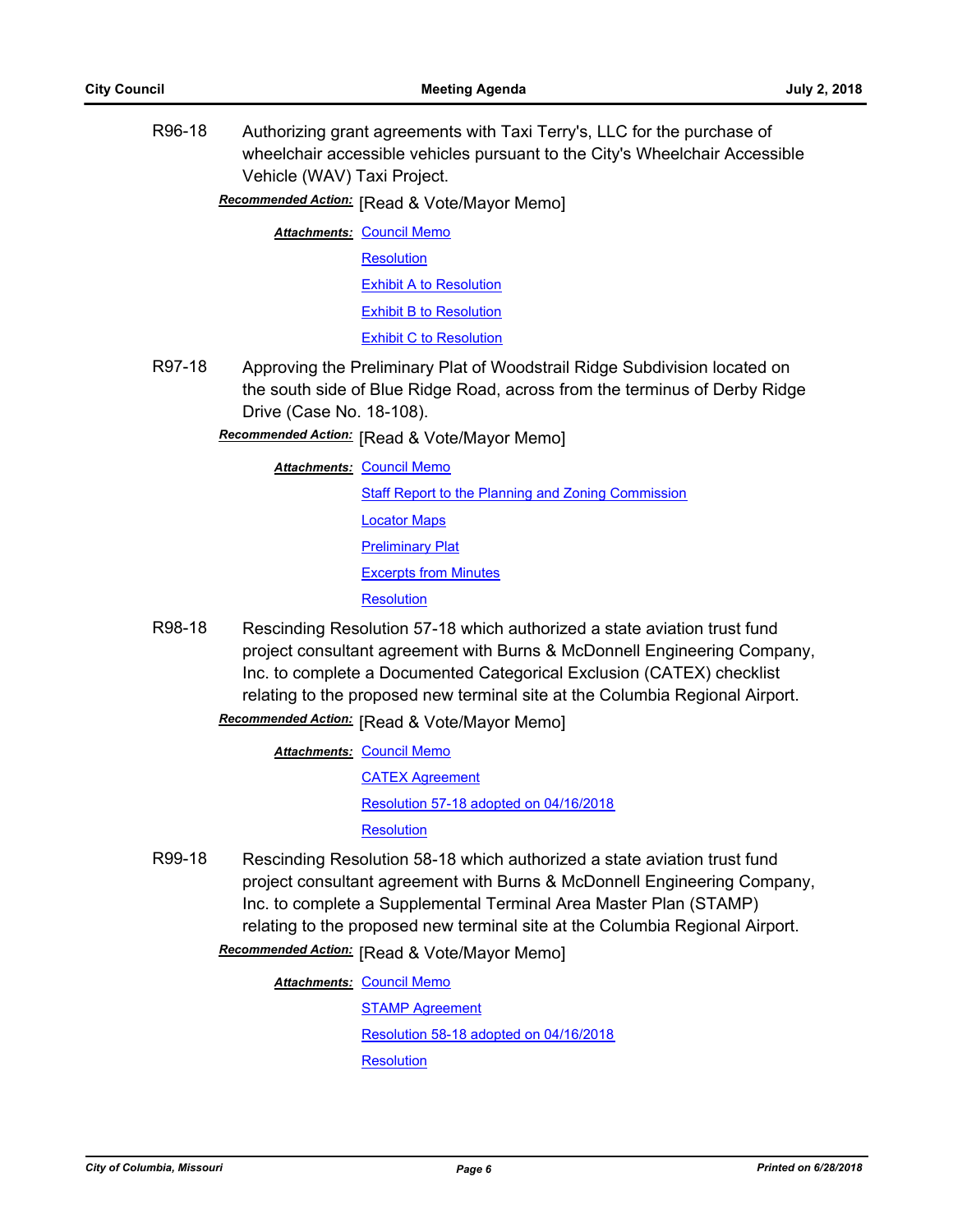### **VIII. NEW BUSINESS**

## **IX. INTRODUCTION AND FIRST READING**

B151-18**\*\*** Rezoning property located south of St. Charles Road and east of Dorado Drive from District PD (Planned District) to District A (Agriculture District) (Case No. 18-104).

Recommended Action: [Intro & 1st Read/Mayor Memo]

**Attachments: [Council Memo](http://gocolumbiamo.legistar.com/gateway.aspx?M=F&ID=c5d90af6-6852-4b44-b899-1d21f07b8357.docx)** 

[Staff Report to the Planning and Zoning Commission](http://gocolumbiamo.legistar.com/gateway.aspx?M=F&ID=14f733b2-72b8-4042-bfde-99ccc4af4842.docx) [Locator Maps](http://gocolumbiamo.legistar.com/gateway.aspx?M=F&ID=4957639a-10cb-4572-88fd-1338db3ec134.pdf)

[Excerpts from Minutes](http://gocolumbiamo.legistar.com/gateway.aspx?M=F&ID=7a9f7ee7-079c-42be-a71b-539b24762e00.docx)

**[Ordinance](http://gocolumbiamo.legistar.com/gateway.aspx?M=F&ID=e5580036-9db5-431e-9a65-15cdd28f489c.doc)** 

B152-18**\*\*** Voluntary annexation of property located south of St. Charles Road and east of Dorado Drive; establishing permanent District A (Agriculture District) zoning (Case No. 18-105).

**Recommended Action:** [Intro & 1st Read/Mayor Memo]

- **Attachments: [Council Memo](http://gocolumbiamo.legistar.com/gateway.aspx?M=F&ID=1f7373a4-b00f-4ba7-a764-36e9195a4a11.docx)** [Staff Report to Planning and Zoning Commission](http://gocolumbiamo.legistar.com/gateway.aspx?M=F&ID=7b714768-844b-4c0b-9012-b7eaa535a9c4.docx) [Locator Maps](http://gocolumbiamo.legistar.com/gateway.aspx?M=F&ID=04ea5963-cf4a-49d4-9009-9db4a60f0205.pdf) [Excerpts from Minutes](http://gocolumbiamo.legistar.com/gateway.aspx?M=F&ID=b65e661d-ab45-48ec-92ec-83fab01671ca.docx) **[Ordinance](http://gocolumbiamo.legistar.com/gateway.aspx?M=F&ID=1d61884a-e699-4e14-9e29-bd866f25631c.doc)**
- B153-18**\*** Approving the Final Plat of Harris Estates located south of St. Charles Road and east of Dorado Drive; authorizing a performance contract; granting a design adjustment relating to minimum stem width (Case No. 18-106).

Recommended Action: [Intro & 1st Read/Mayor Memo]

**Attachments: [Council Memo](http://gocolumbiamo.legistar.com/gateway.aspx?M=F&ID=aa5891bb-63b8-40da-af82-108105c20420.docx)** [Staff Report to Planning and Zoning Commission](http://gocolumbiamo.legistar.com/gateway.aspx?M=F&ID=66267336-d744-43f8-bb04-836bbb0903d6.docx) [Locator Maps](http://gocolumbiamo.legistar.com/gateway.aspx?M=F&ID=8ccda0eb-20ff-46f5-8e34-650871fef385.pdf) [Final Plat](http://gocolumbiamo.legistar.com/gateway.aspx?M=F&ID=f5abadd1-d18e-450f-b808-e9fd67fd9403.pdf) [Excerpts from Minutes](http://gocolumbiamo.legistar.com/gateway.aspx?M=F&ID=36dc7e9a-fc27-49f4-b524-4afb4e8fd49a.docx) **[Ordinance](http://gocolumbiamo.legistar.com/gateway.aspx?M=F&ID=06add6f7-ccb9-4537-a8e6-0e3308937a43.doc)** [Exhibit A to Ordinance](http://gocolumbiamo.legistar.com/gateway.aspx?M=F&ID=59ddc1ce-8dff-421d-8967-109f77681881.pdf)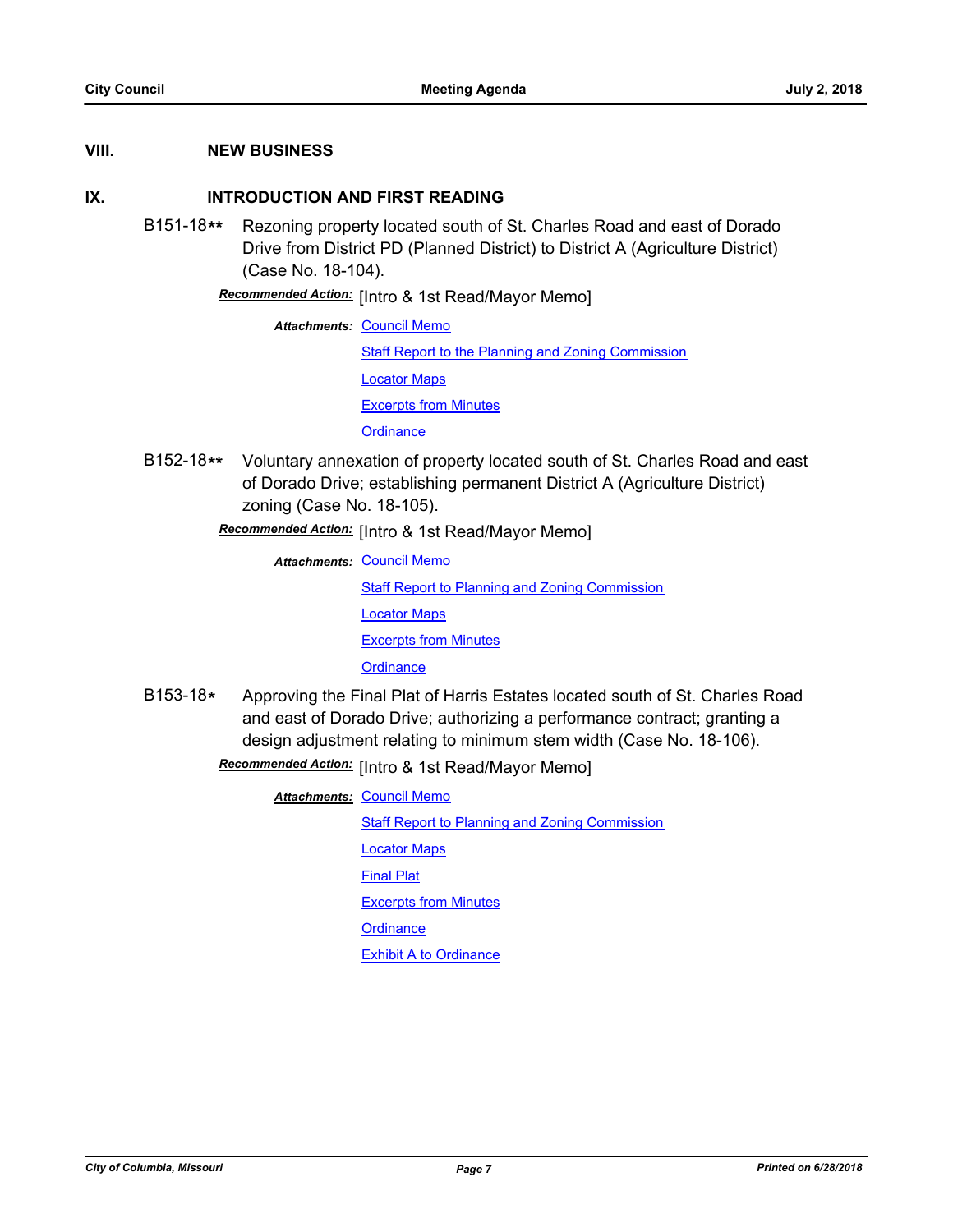B154-18**\*** Approving the Final Plat of CPS Middle School Subdivision located on the east side of Sinclair Road and south of Chesterfield Drive; authorizing a performance contract (Case No. 18-23).

**Recommended Action:** [Intro & 1st Read/Mayor Memo]

**Attachments: [Council Memo](http://gocolumbiamo.legistar.com/gateway.aspx?M=F&ID=1a2c7215-2a06-41b7-86ad-a1a2fa136223.docx)** 

[Locator Maps](http://gocolumbiamo.legistar.com/gateway.aspx?M=F&ID=e71162fc-a61b-46b1-8197-1b7e932b5c3d.pdf)

[Final Plat](http://gocolumbiamo.legistar.com/gateway.aspx?M=F&ID=e05965c2-a1e8-47b1-94e3-71e6094fe010.pdf)

**[Ordinance](http://gocolumbiamo.legistar.com/gateway.aspx?M=F&ID=ef9181f5-6723-4849-b623-e1dd39543af8.doc)** 

[Attachment A to Ordinance](http://gocolumbiamo.legistar.com/gateway.aspx?M=F&ID=ac7fc40b-c2ac-446e-b29f-0421e5dc5532.pdf)

B155-18**\*** Authorizing a cost share agreement with the Missouri Highways and Transportation Commission for the proposed Sinclair Road/Route K/Old Plank Road intersection improvement project; appropriating funds.

Recommended Action: [Intro & First Read/Mayor Memo]

**Attachments: [Council Memo](http://gocolumbiamo.legistar.com/gateway.aspx?M=F&ID=b7766e49-b289-495a-b674-0d4e82241b4b.docx)** 

[Location Diagram](http://gocolumbiamo.legistar.com/gateway.aspx?M=F&ID=2a834a44-0b96-4c28-851f-b2f8adb90bd3.pdf)

**[Ordinance](http://gocolumbiamo.legistar.com/gateway.aspx?M=F&ID=66444cad-e590-4f54-a3ee-ed5959299d76.doc)** 

[Attachment A to Ordinance](http://gocolumbiamo.legistar.com/gateway.aspx?M=F&ID=62ea9361-4719-42fd-8479-0fde065b90b9.pdf)

B156-18**\*** Vacating a portion of a water line easement located east of Kipling Way within Lot 35 of Wellington Manor Plat 3 (Case No. 18-101).

**Recommended Action:** [Intro & 1st Read/Mayor Memo]

**Attachments: [Council Memo](http://gocolumbiamo.legistar.com/gateway.aspx?M=F&ID=3d3c4927-af4c-4cd2-b70a-e3c0bd47cbf2.docx)** 

[Locator Maps](http://gocolumbiamo.legistar.com/gateway.aspx?M=F&ID=e84f56bc-7d3e-4e9f-b1d1-0d814fb83dca.pdf)

[Vacation Exhibit](http://gocolumbiamo.legistar.com/gateway.aspx?M=F&ID=7960ab86-0eb5-42e0-8867-2a246feace6a.pdf)

**[Ordinance](http://gocolumbiamo.legistar.com/gateway.aspx?M=F&ID=b173514e-d401-4fde-a20e-8dbae6b282d3.doc)** 

B157-18**\*** Vacating a portion of a sewer easement located south of Business Loop 70 and east of Charles Street (2000 E. Business Loop 70) (Case No. 18-137). Recommended Action: [Intro & 1st Read/Mayor Memo]

**Attachments: [Council Memo](http://gocolumbiamo.legistar.com/gateway.aspx?M=F&ID=a133fe70-7e98-461b-a545-67d8cc5c7b0f.docx)** 

[Locator Maps](http://gocolumbiamo.legistar.com/gateway.aspx?M=F&ID=431ab1b7-5963-4627-8c28-64227528dc47.pdf)

**[Vacation Graphic](http://gocolumbiamo.legistar.com/gateway.aspx?M=F&ID=41dfc919-8606-465a-9ae4-d6775c2c9a9e.pdf)** 

**[Ordinance](http://gocolumbiamo.legistar.com/gateway.aspx?M=F&ID=b684f1db-f239-4490-b9c0-c3cce4a55dda.doc)**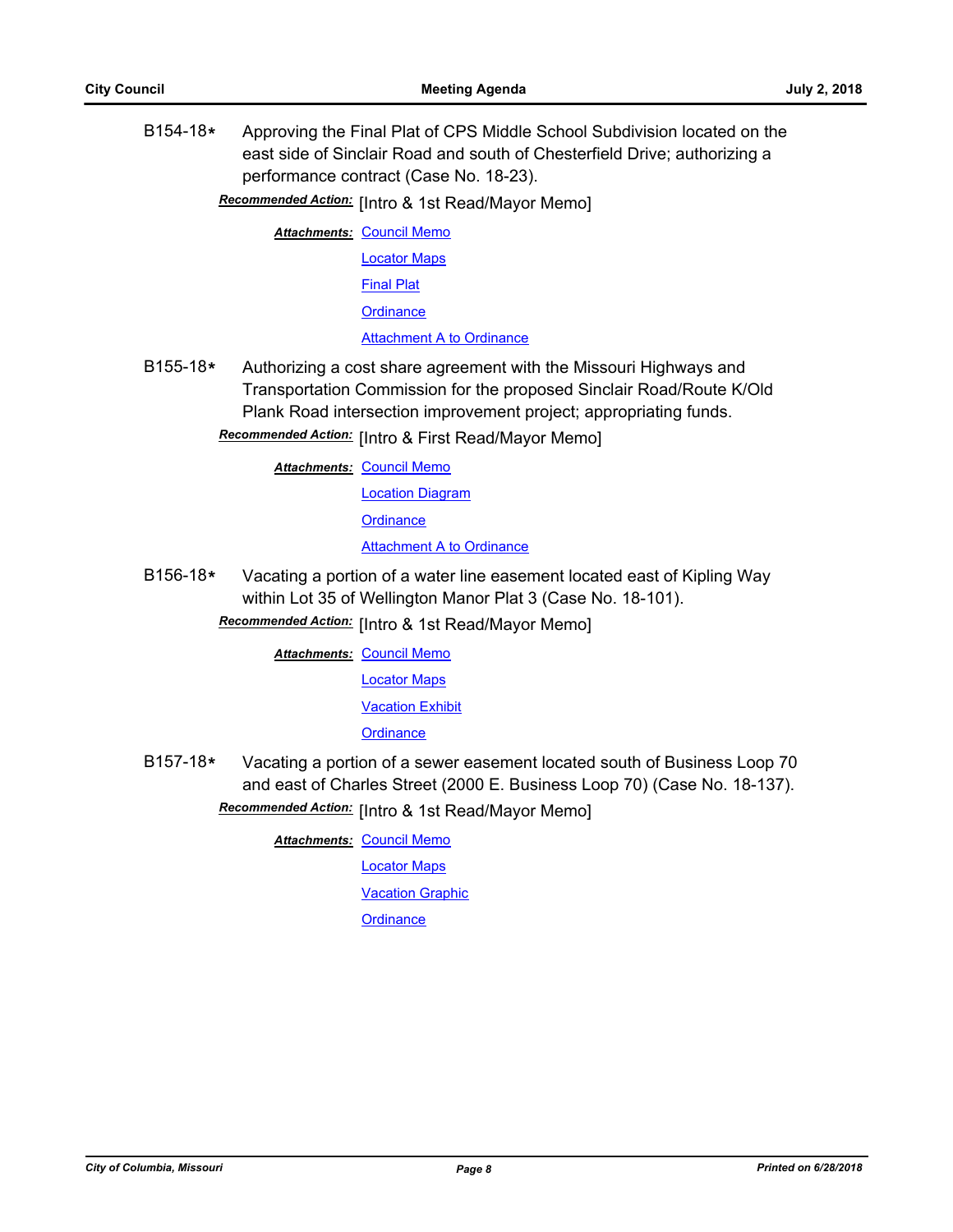- B158-18**\*** Vacating a portion of the westernmost right-of-way of Hoylake Drive within Lot C5 of The Brooks, Plat No. 1 (Case No. 18-130).
	- Recommended Action: [Intro & 1st Read/Mayor Memo]

**Attachments: [Council Memo](http://gocolumbiamo.legistar.com/gateway.aspx?M=F&ID=7ef4b53e-a0d6-4f4a-bb63-41d72902419b.docx)** 

- [Locator Maps](http://gocolumbiamo.legistar.com/gateway.aspx?M=F&ID=90bb7fa4-be72-4964-b9d5-994b270015b4.pdf)
	- [Vacation Graphic](http://gocolumbiamo.legistar.com/gateway.aspx?M=F&ID=b9eb4e22-9844-4023-aad2-18e5c751e131.pdf)

[The Brooks, Plat No. 1 \(Previously Approved\)](http://gocolumbiamo.legistar.com/gateway.aspx?M=F&ID=a093dbfb-b5dc-4f2a-a5a1-26bc2359cc98.pdf)

[The Brooks Preliminary Plat #2 \(Previously Approved\)](http://gocolumbiamo.legistar.com/gateway.aspx?M=F&ID=93b075aa-8f05-4afe-beeb-a769619d87b1.pdf)

#### **[Ordinance](http://gocolumbiamo.legistar.com/gateway.aspx?M=F&ID=496871e8-6aa3-4b81-9105-99861dcaafd7.doc)**

- B159-18**\*** Authorizing a cooperative agreement with Boone County Family Resources for additional funding for the Parks and Recreation Department's Career Awareness Related Experience (CARE) Program for youth employment placement and mentoring services.
	- **Recommended Action:** [Intro & 1st Read/Mayor Memo]

**Attachments: [Council Memo](http://gocolumbiamo.legistar.com/gateway.aspx?M=F&ID=f65423f4-a7b6-4dc0-977f-da2c831dc3a6.docx)** 

**[Ordinance](http://gocolumbiamo.legistar.com/gateway.aspx?M=F&ID=61c2e072-8104-4e06-b3b7-8990456ef24f.doc)** 

[Exhibit A to the Ordinance](http://gocolumbiamo.legistar.com/gateway.aspx?M=F&ID=69ffc03b-2c64-4647-a219-c97a3ce3b092.pdf)

B160-18**\*** Authorizing a cooperative agreement with Boone County Family Resources for additional funding for the Parks and Recreation Department's Adapted Community Recreation Program.

**Recommended Action:** [Intro & 1st Read/Mayor Memo]

**Attachments: [Council Memo](http://gocolumbiamo.legistar.com/gateway.aspx?M=F&ID=18a5f96d-1774-45be-8cf8-7e722e6c6b49.docx)** 

**[Ordinance](http://gocolumbiamo.legistar.com/gateway.aspx?M=F&ID=6c979971-dde8-42bc-9f03-c74400cbe7df.doc)** 

[Exhibit A to the Ordinance](http://gocolumbiamo.legistar.com/gateway.aspx?M=F&ID=b5b4af1e-416e-42cc-bc53-1f7e0656837c.pdf)

B161-18**\*** Authorizing Amendment No. 1 to the program services contract with the Missouri Department of Health and Senior Services for the Healthy Families Missouri Home Visiting program.

Recommended Action: [Intro & 1st Read/Mayor Memo]

**Attachments: [Council Memo](http://gocolumbiamo.legistar.com/gateway.aspx?M=F&ID=f442f37d-f445-4267-a216-15c987b43e1d.docx)** 

**[Ordinance](http://gocolumbiamo.legistar.com/gateway.aspx?M=F&ID=5e805378-0f2b-466e-b451-bc5afab9790a.doc)** 

#### [Exhibit A to Ordinance](http://gocolumbiamo.legistar.com/gateway.aspx?M=F&ID=fff0e800-16b7-4326-9a37-56294d31dfd8.pdf)

B162-18**\*** Authorizing a tax collection agreement with the County of Boone.

**Recommended Action:** [Intro & 1st Read/Mayor Memo]

**Attachments: [Council Memo](http://gocolumbiamo.legistar.com/gateway.aspx?M=F&ID=bb938982-6ad1-45b3-96ee-6d28841152ec.docx)** 

**[Ordinance](http://gocolumbiamo.legistar.com/gateway.aspx?M=F&ID=1d32aa99-9668-4d3e-bad7-857a21760ac5.doc)** 

[Exhibit A to Ordinance](http://gocolumbiamo.legistar.com/gateway.aspx?M=F&ID=78a51d16-88e8-4685-b98d-dac2c1898dc6.pdf)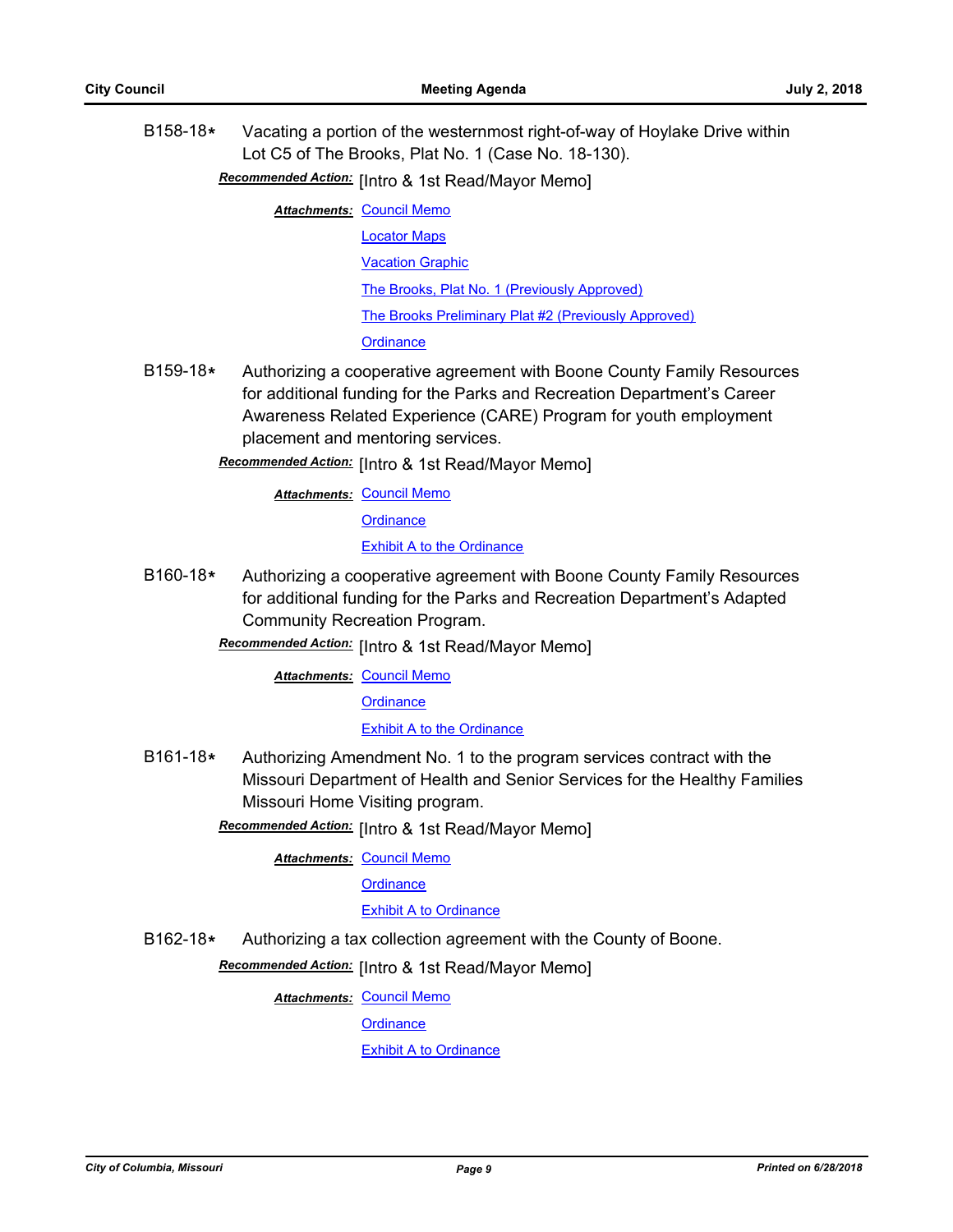B163-18**\*** Authorizing an agreement with Property Professionals Management LLC for the lease of property on Orchard Lane to be used for the Police Department's temporary northeast substation.

Recommended Action: [Intro & 1st Read/Mayor Memo]

**Attachments: [Council Memo](http://gocolumbiamo.legistar.com/gateway.aspx?M=F&ID=5d5ec85c-bfaa-4dcf-a0f6-c32355d0d5a6.docx)** 

**[Ordinance](http://gocolumbiamo.legistar.com/gateway.aspx?M=F&ID=ca114306-bc15-4a0f-ae55-ad1dcf63965f.doc)** 

[Exhibit A to Ordinance](http://gocolumbiamo.legistar.com/gateway.aspx?M=F&ID=4be2d4a7-2034-4a26-ba5d-c427540ae942.pdf)

B164-18**\*** Appropriating funds for the construction of repairs to portions of Runway 2-20 at the Columbia Regional Airport.

**Recommended Action:** [Intro & 1st Read/Mayor Memo]

**Attachments: [Council Memo](http://gocolumbiamo.legistar.com/gateway.aspx?M=F&ID=99162b9f-ce3e-4ea0-ada1-2488344fef41.docx)** 

#### **[Ordinance](http://gocolumbiamo.legistar.com/gateway.aspx?M=F&ID=105cff42-c2f9-4568-b09e-3b20cc0316ba.doc)**

**\*Non-zoning related introductory item that may be included on a future agenda as a consent item. Any such item can be removed from the consent agenda and placed under old business or new business at the request of a council member or any other interested person. The request must be made at the beginning of the council meeting at which the council bill or resolution is scheduled to be acted upon.** 

**\*\*Zoning related introductory item that may be included on a future agenda as a consent item. Any such item can be removed from the consent agenda and placed under old business at the request of a council member or any other interested person. The request must be made to the city clerk before noon on the Wednesday before the council meeting at which the council bill is scheduled to be considered for passage.**

**Non-asterisk items are expected to be included in a future agenda as a public hearing or an old business item.**

## **X. REPORTS**

REP56-18 Downtown Community Improvement District (CID) Board of Directors - Membership Change Due to Resignation.

**Recommended Action:** [Memo]

**Attachments: [Correspondence from the Downtown CID](http://gocolumbiamo.legistar.com/gateway.aspx?M=F&ID=921f6ffc-babf-4e3c-b2d4-8021ea3664cf.pdf)**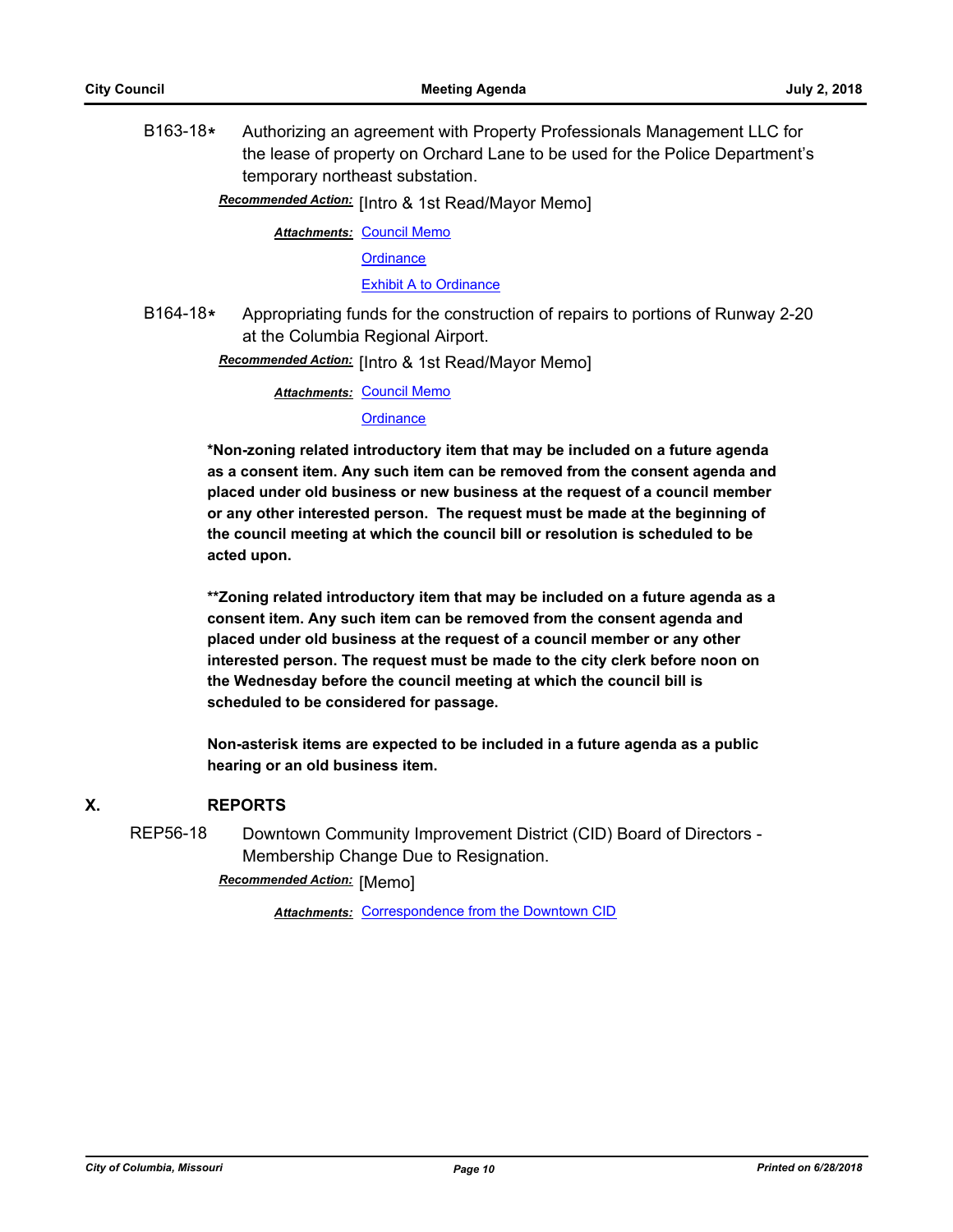|      | <b>REP57-18</b>                               | FY 2019 Annual Budget - Downtown Community Improvement District. |                                                                              |  |
|------|-----------------------------------------------|------------------------------------------------------------------|------------------------------------------------------------------------------|--|
|      | Recommended Action: [Memo]                    |                                                                  |                                                                              |  |
|      |                                               |                                                                  | Attachments: Letter from CID                                                 |  |
|      |                                               |                                                                  | FY19 Budget 2018-2019                                                        |  |
|      |                                               |                                                                  | <b>Five-Year Strategic Plan</b>                                              |  |
|      |                                               |                                                                  | <b>Operations Priorities</b>                                                 |  |
|      |                                               |                                                                  | <b>Economic Development Priorities</b>                                       |  |
|      |                                               |                                                                  | <b>Marketing Priorities</b>                                                  |  |
|      |                                               |                                                                  | Resolution No. 2018-28                                                       |  |
|      |                                               |                                                                  | FY19 Budget 2014-2019                                                        |  |
|      | <b>REP58-18</b>                               |                                                                  | FY 2019 Annual Budget - Business Loop Community Improvement District.        |  |
|      |                                               | Recommended Action: [Memo]                                       |                                                                              |  |
|      |                                               |                                                                  | <b>Attachments: Correspondence from the CID</b>                              |  |
|      |                                               |                                                                  | <b>Overview of the Budgeting Process</b>                                     |  |
|      |                                               |                                                                  | <b>FY 2019 Revenues</b>                                                      |  |
|      |                                               |                                                                  | <b>FY 2019 Expenditures</b>                                                  |  |
|      |                                               |                                                                  | FY 2019 Budget                                                               |  |
|      | <b>REP59-18</b>                               |                                                                  | Administrative Public Improvement Project: Construction of four bocce courts |  |
|      |                                               | Recommended Action: [Memo]                                       | at Columbia Cosmopolitan Recreation Area.                                    |  |
|      |                                               |                                                                  |                                                                              |  |
|      |                                               |                                                                  | <b>Attachments: Council Memo</b>                                             |  |
|      |                                               |                                                                  | <b>Admin Public Improvement Project Form</b>                                 |  |
|      |                                               |                                                                  | Plan                                                                         |  |
|      | <b>REP60-18</b>                               |                                                                  | Citizens Police Review Board - Supplement to the 2017 Annual Report.         |  |
|      |                                               | Recommended Action: [Memo]                                       |                                                                              |  |
|      |                                               |                                                                  | <b>Attachments: Supplement to Report</b>                                     |  |
|      | <b>REP61-18</b>                               |                                                                  | Intra-Departmental Transfer of Funds Request.                                |  |
|      |                                               | Recommended Action: [Memo]                                       |                                                                              |  |
|      |                                               |                                                                  | <b>Attachments: Council Memo</b>                                             |  |
|      |                                               |                                                                  | <b>Capital Transfers</b>                                                     |  |
|      |                                               |                                                                  | <b>Non-Capital Transfers</b>                                                 |  |
| XI.  | GENERAL COMMENTS BY PUBLIC, COUNCIL AND STAFF |                                                                  |                                                                              |  |
|      |                                               |                                                                  |                                                                              |  |
| XII. |                                               | <b>ADJOURNMENT</b>                                               |                                                                              |  |